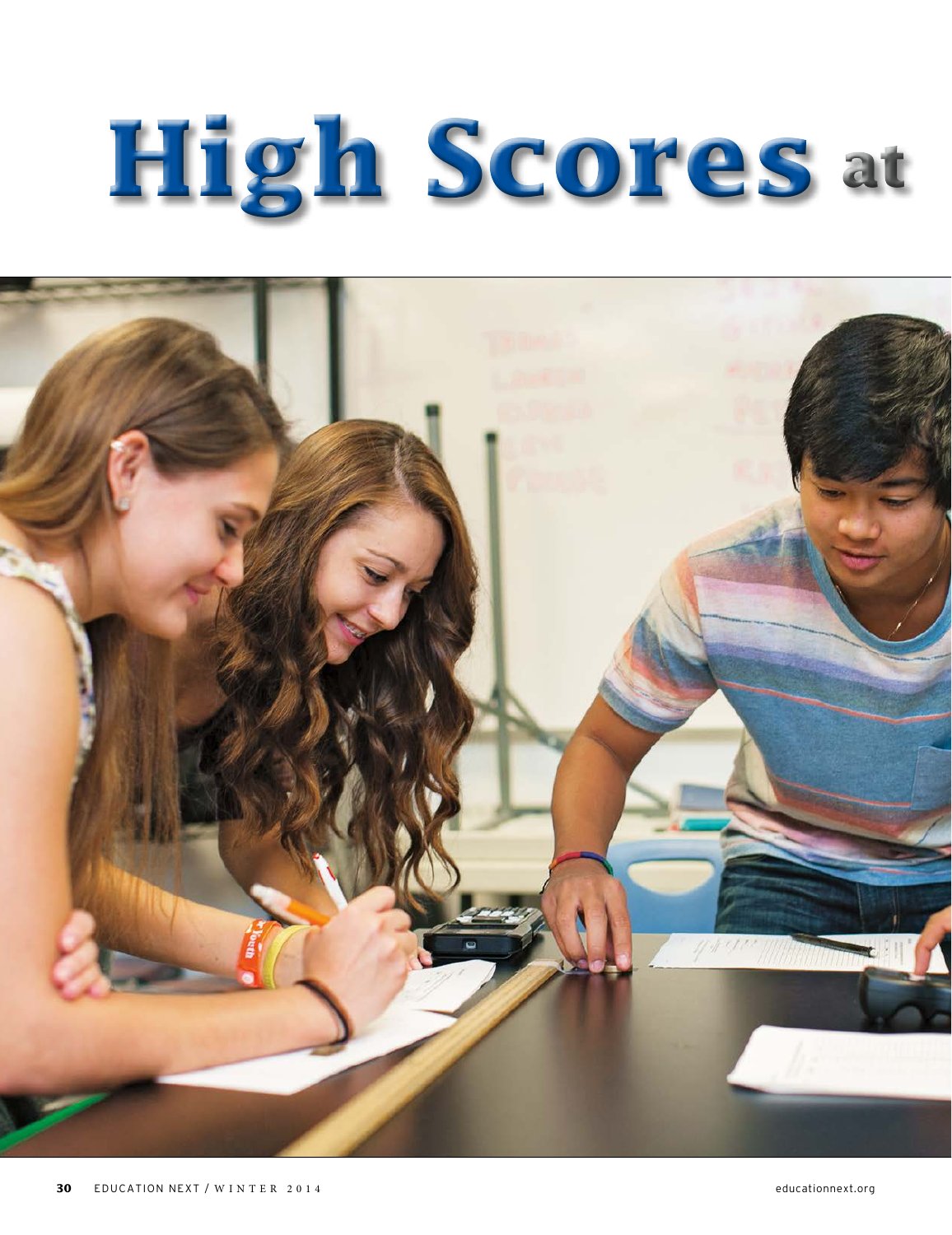# **BASIS** Charter Schools



While U.S. schools struggled to reach even an average score on a key international exam for 15-year-olds in 2012, BASIS Tucson North, an economically modest, ethnically diverse charter school in Arizona, outperformed every country in the

world, and left even Shanghai, China's academic gem in the dust.

How did that happen, I asked some of the school's 9th graders, who variously sport braces and multiple ear studs; whose parents range from truck driver to epidemi-

ologist; who talk of careers as a cardiovascular surgeon, a neurosurgeon, a hedge-fund manager.

"We do an incredible amount of work," said Alia Gilbert.

"We push each other," added Yasmeen Sharestha.

"We're always thinking about college," said Hannah Reilly. At that, the conversation moved on to the challenge of AP chemistry, what math to take after AP calculus, and a recent English class on the rhetoric of political campaigns.

Fifteen years after its founding by two economists—an American and a Czech, who fell in love at a seminar on the collapse of the Soviet Union—the BASIS network already roosts in the

**Arizona students outperform Shanghai**

scholastic stratosphere. The Tucson charter school outscored all 40 countries that administered the 2012 PISA, or Programme for International Student Assessment exams, with a mean math score of 618, 131 points above the U.S. average. Its 10-year-

> old Scottsdale sister school scored even higher: 51 points above the metropolitan Shanghai area in math and 42 points higher in science.

> The Washington Post and U.S. News & World Report, in their latest annual

rankings, rate both schools among the five best in the country. BASIS students take an average 10 AP exams each, and in 2013 earned an average score on them of 3.9 out of 5. When I scanned the Tucson school's bulletin board, I noticed that Princeton, Dartmouth, Brown, Harvard, and Williams all had accepted at least one of the 54 students in the 2013 graduating class, some of them on full scholarships; Stanford accepted four.

## **Teachers Are Scholars**

For all that, BASIS schools are open admission. They operate on a shoestring budget: the Arizona schools operate on about two-thirds of the average funding

by JUNE KRONHOLZ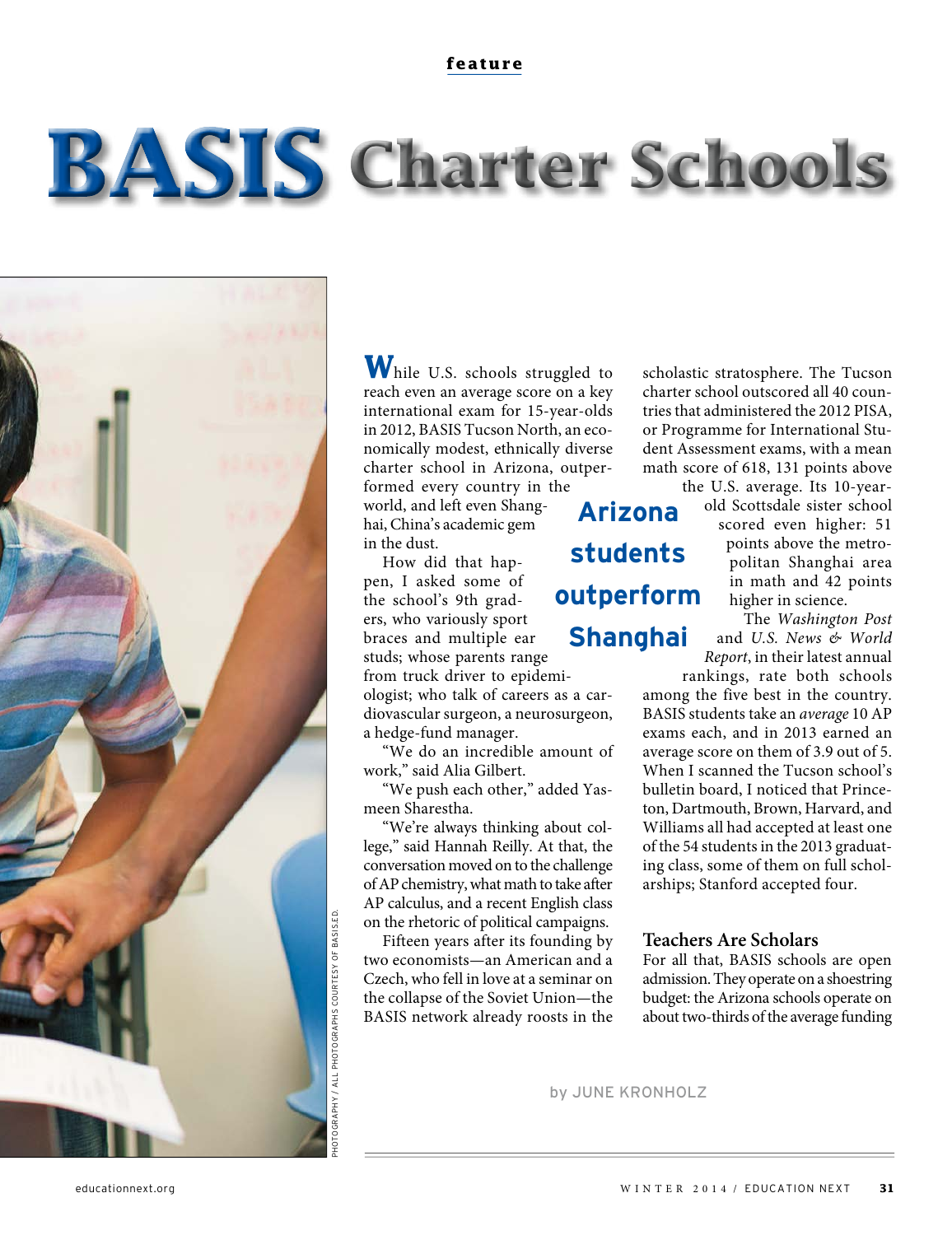for a child in a traditional public school. Classes are large: up to 30 students in middle school. Technology is "akin to cuneiform tablets," Scottsdale's head of school, Hadley Ruggles, told me.

The BASIS curriculum and its hard-charging teachers go a long way toward explaining the schools' success. Fifth graders take Latin and can expect 90 minutes a day of homework. Middle schoolers have nine hours a week of biology, chemistry, and physics. Algebra starts in 6th grade; AP calculus is a graduation requirement. The English curriculum separates literature and language, or critical thought; high schoolers take both. There are year-end comprehensives; fail even one and it means repeating the grade.

When I visited the Tucson school, teacher Amanda Sweeney's 9th-grade literature class was discussing Adventures of Huckleberry Finn. What is it about, Sweeney asked: race, slavery, freedom or, as Huck might say, "sivilization"? And why would he spell it that way?

"I want to put pressure on all your ideas," Sweeney cajoled her students as they flipped through heavily underlined paperbacks, looking for "textual support" for their answers.

Teachers "have to be scholars" to teach at BASIS, Julia Toews, head of the Tucson school, told me when I asked what she looked for in her teachers. BASIS doesn't require state teaching certification, but teachers must be "passionate" and "recognize the brilliance of kids," she added.

Those kids are the other reason for the BASIS schools' success. The rugged academics attract kids who told me they were bored at other schools and now revel in the challenge of vector calculus and molecular biology. At the Scottsdale campus, sophomore Charlie Murphy explained that he was "never challenged" until he arrived at BASIS in 5th grade. "I'm here for the academics," he said.

BASIS teachers said that they offer slower learners abundant extra help, and that kids rise to meet the schools' expectations. But at the same time, those expectations may scare off the less-able, less-interested students, which can mean a test-score bump for BASIS. Murphy told me that his class had 120 students when they arrived as 5th graders, but the group has dropped to 40, as youngsters have transferred to schools with bigger sports programs, more social offerings, or an easier course load. In Washington, D.C., where BASIS opened a school in 2012—its first outside Arizona—10 percent of the original 443 students had left by spring break, among them nearly one-third of those eligible for special education.

Recruiting is "hard," says Michael Block, the affable 71-year-old who founded and heads the network with his wife, Olga. "This is not the normal school. No one has gone to a school like BASIS."

With the U.S. frantic about its place in the global economy, employers desperate for skilled workers, and taxpayers and policymakers crying for more rigor from their schools, the question is "why?" Why isn't this the normal school? Why shouldn't it be?

#### **Knowledge Revolution**

As Michael Block tells it, he and Olga Block decided to apply for a school charter after she and her daughter moved to Arizona and were appalled by the weak curriculum in the public schools. Michael Block was a University of Arizona professor specializing in the econom-

> ics of crime; Olga Block was an associate dean at Charles University in Prague. Michael calls the two of them "habitual educators."

> > Olga Block tells the story somewhat differently. She'd watched as the Czechs shook off the economic lethargy of communism and embraced entrepreneurship within months of their Velvet Revolution. U.S. schools could do the same thing if they were freed of centralized control, she reasoned. "The need for knowledge is in everybody. You just need to wake it up."

In 1998, the Blocks opened the first BASIS school (BASIS is an acronym whose underlying

name has long since been abandoned) in a strip mall in Tucson. Michael Block said he concluded that "if you could do it there, you could do it everywhere." One-quarter of Tucson families live below the poverty level, 42 percent are Hispanic, the median household income is \$37,000. Yet in its eighth year, BASIS Tucson was ranked the sixth best high school in the U.S. by Newsweek magazine.

Five years after opening the Tucson school, the Blocks opened a Scottsdale charter school—this time in an empty medical center—because "everyone said you couldn't compete with Scottsdale," Michael Block said. Scottsdale is 9 percent Hispanic, the median household income is \$72,000, the poverty rate is 7 percent. In 2012, 92 percent of the Scottsdale district's 10th graders passed state year-end reading exams and 80 percent passed in math; all of BASIS Scottsdale's 10th graders passed both.

BASIS has since opened seven other schools, and in 2012– 13 enrolled 5,131 students in grades 5 through 12. In fall 2013, it plans to open a charter in San Antonio, Texas, plus three more Arizona schools, including a pilot K–4 in Tucson. Two private schools that follow the BASIS model are planned for Brooklyn, New York, and Sunnyvale, California, in 2014.

The rugged academics attract kids who were bored at other schools and now revel in the challenge of vector calculus and molecular biology.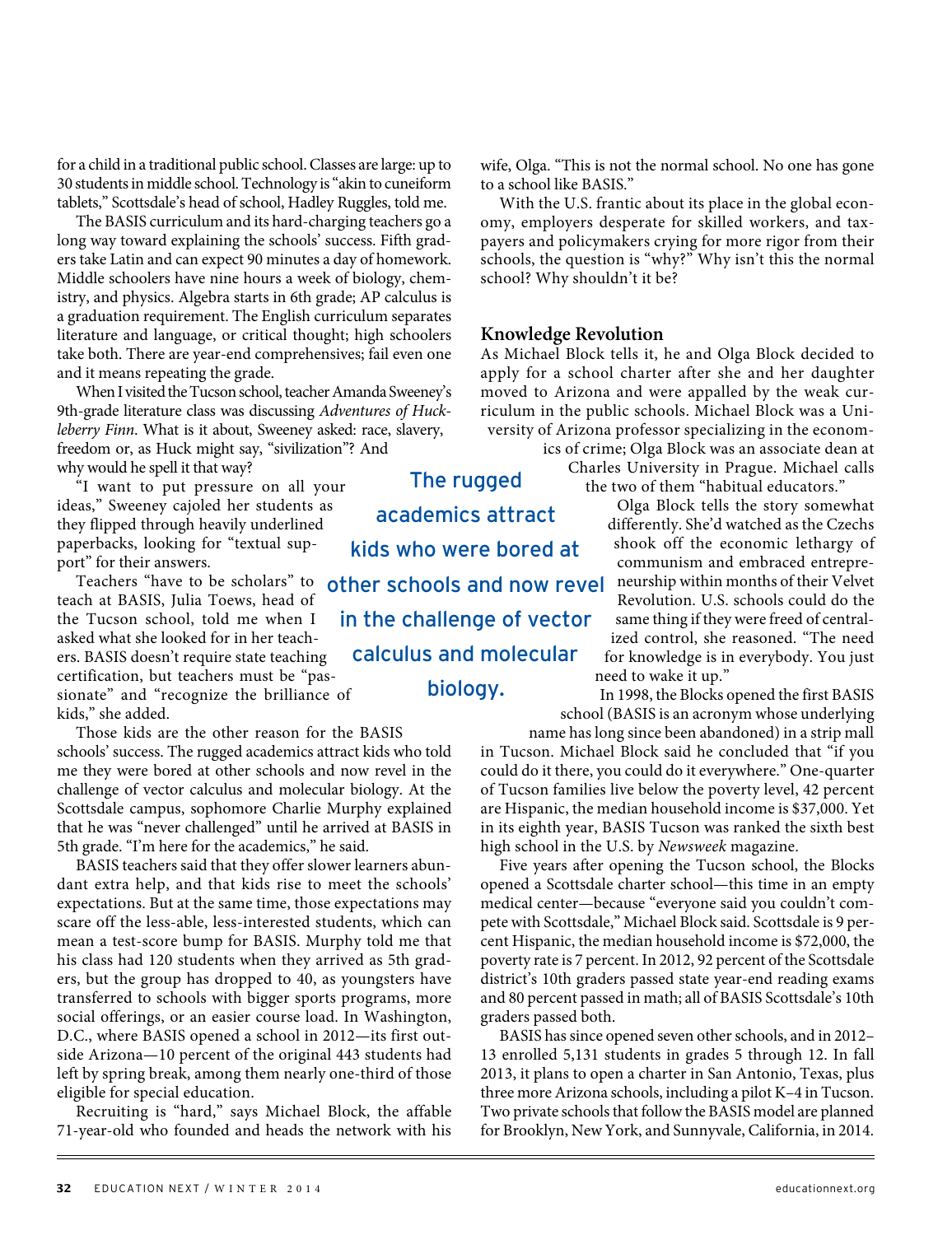# **feature** BASIS CHARTER SCHOOLS KRONHOLZ

# **"It's Cool to Be Smart"**

That model starts with what BASIS calls a "bare bones" syllabus that's common to all of the schools and is tested with a common comprehensive exam in the spring. Teachers add to that based on their specialties. Ruggles, the Scottsdale head, has a master's degree in Slavic languages; the AP literature class she teaches is heavy on Dostoyevsky. In Tucson, Trudie Connolly, a 9th-grade language teacher, is redesigning her curriculum to reflect her interest in the intersection of literature and philosophy.

the standard BASIS 5th-grade text. Teachers said that such acceleration is central to moving kids through the network's ambitious math and science programs.

A day earlier, at BASIS Phoenix, I'd sat in on a 6thgrade chemistry class that was practicing converting grams to molar mass with the question, "How many mole of Sn atoms are there in 0.0126 grams of Sn?" The answer, which requires a reference to the molar mass of tin on the periodic table, is 0.000106. The class tossed it off without difficulty.



**Eighth-grade English teacher Lily Dodge leads a lunchtime meeting of students participating in National Novel Writing Month.**

"We're economists: we're output focused, not input prescriptive," Michael Block told me in explaining the independence BASIS gives its teachers.

About 60 percent of those teachers have master's degrees; a few have PhDs. Many come from industry or academia. Connolly "flipped" houses. Petra Pajtas, the Romanian-born head of school in Phoenix, was a neuroscience researcher. Bill Weaver, the 5thgrade math teacher in Scottsdale, was a computer programmer.

When I sat in on Weaver's class recently, his 5th graders were using a Saxon Math book for 7th and 8th graders,

"They rise to the occasion," Weaver told me, offering three reasons why they can. "Parents are on top of the situation here. The culture here is you do your homework." And when a lesson doesn't click, "we just keep going over and over and over."

I heard a lot about the BASIS culture: that "it's cool to be smart," that teachers "care," that it's "not an us vs. them culture." "If there were popular kids, it would be the geeks," Alia Gilbert, the Tucson 9th grader said.

At Scottsdale, teacher Marizza Bailey told me about the classes she was designing for 50 of her 11th and 12th graders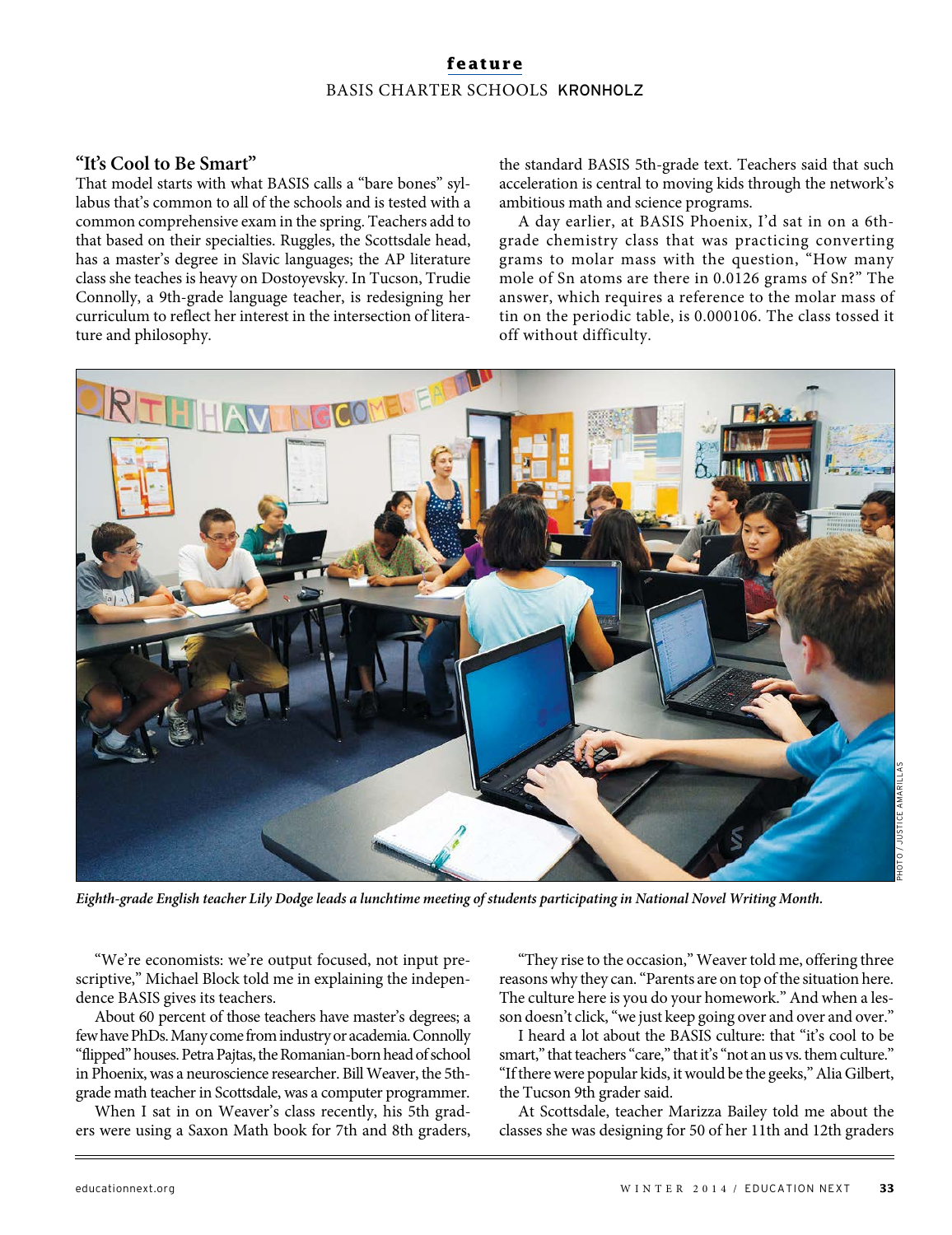who have maxed out the AP math curriculum. She's planning classes in category theory, linear algebra, and vector calculus to accommodate them. "Whatever you want to do, they can teach you," Charlie Murray said.

High schoolers can graduate after 11th grade—most of them have enough credits, and 10 to 20 percent do leave early—or they can devote 12th grade to individually designed post-post-AP classes and a senior project. In 2012, projects included the link between diabetes and depression, the effects of music therapy on autism, and the musculature of iguana limbs.

#### **Can It Work Everywhere?**

BASIS has run into trouble with that accelerated program in its D.C. school. Michael Block said the network opened a school in the nation's capital to draw attention to its model: the more attention, the easier it will be to negotiate charters in other states, Olga Block figured. Months before its doors even opened, the school began offering remedial classes to incoming students, but math and reading skills are still weak.

"If they can't read, what are we thinking about" teaching Latin, D.C. school head Paul Morrissey said to me. He also has abandoned physics for some 6th graders until they've mastered basic math skills. And about that BASIS culture of hard work and studiousness: "It's been difficult to get buyin," he conceded.

Even so, 81 percent of BASIS DC students were proficient in reading and 77 percent were proficient in math on the D.C. standardized test results released in July 2013, less than a year after the school opened. That compares to a reading proficiency rate of 47 percent among traditional district school students and 53 percent among charter students generally, and math proficiency of 50 percent among traditional school kids and 59 percent among charter students.

BASIS says it has long waiting lists for its schools in Phoenix and Chandler, Arizona, where Intel Corporation has mammoth research and manufacturing facilities. But other schools are underenrolled, and the number of middle schoolers who don't continue to high school is high. The entire network has only 226 youngsters in 11th and 12th grades, although Phoenix, D.C., and the other new schools don't yet



**Ruth Elder assists a student in her 5th-grade English class at BASIS Tucson North.**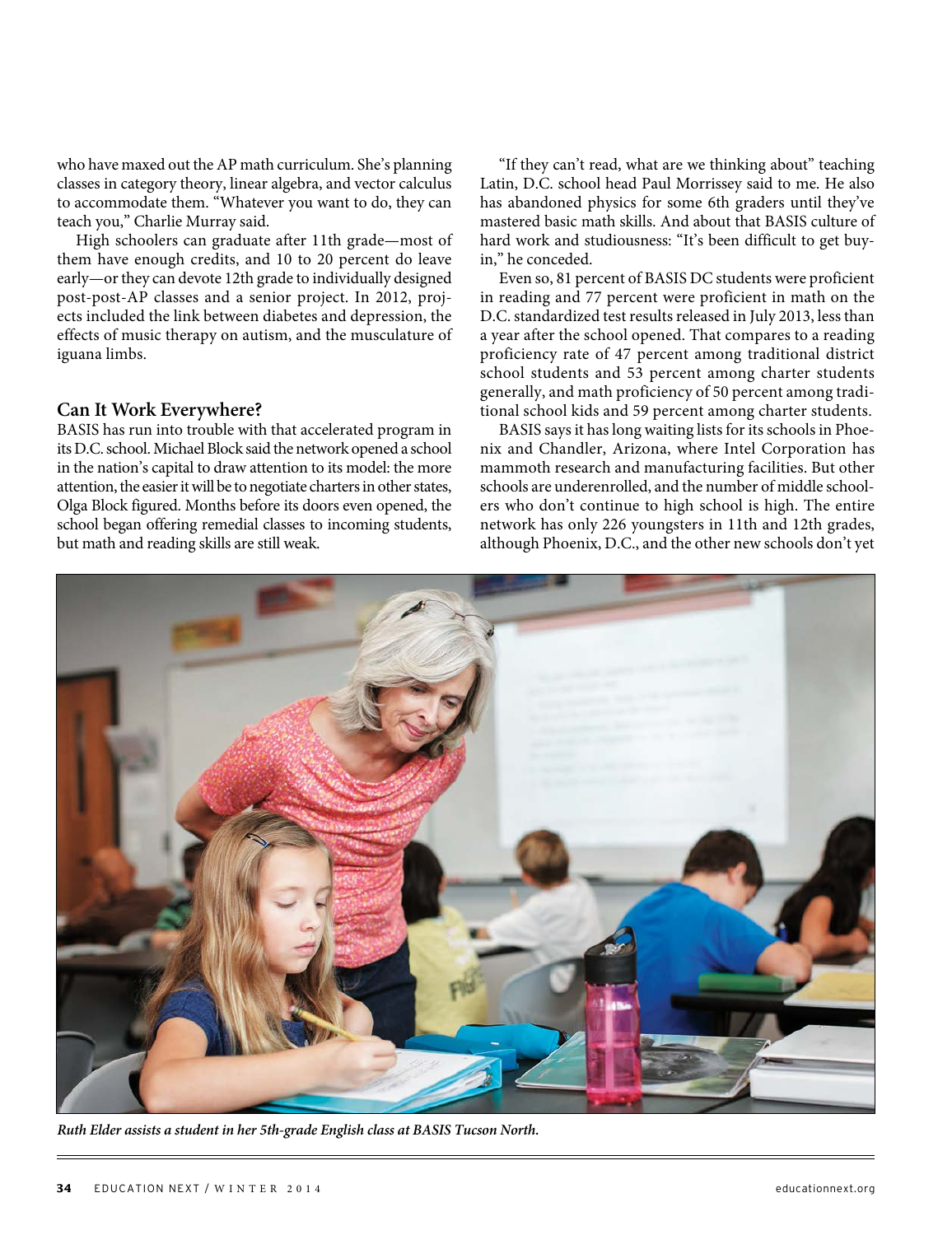# **feature** BASIS CHARTER SCHOOLS KRONHOLZ

have upper grades. (Michael Block said 70 percent of middle schoolers now go on to BASIS high schools, up from 30 percent at the charters' beginning.)

"You can't make them be there; they have to want to go there," says Mattida Raksanaves, whose children attend BASIS North. She has recruited 120 of the patients in her orthodontics practice to a second BASIS high school in Tucson. The schools have no playing fields—teams play in a charter-school league—and modest performing-arts spaces. On the day I visited Tucson North, the video board was promoting upcoming meetings of the chess club, science bowl, Model UN, and the cribbage club.

All that makes for a highly self-selected student body. The Tucson school, with 706 students, had just 30 on special education IEP and Section 504 plans in 2013. Systemwide, 11 percent of BASIS students are Hispanic and 28 percent are Asian, although Arizona is 30 percent Hispanic and 3 percent Asian. All but a handful of the network's 300 African Americans are in D.C. And except in D.C., BASIS doesn't take Title I or school-lunch funding, so it has no statistics on student poverty.



**Adrien Tateno graduated from BASIS Tucson North in 2011 and currently attends Northwestern University.**

## **Targeting the Middle Class**

The National Alliance for Public Charter Schools estimates there are 6,002 charter schools in the U.S., about 6 percent of all schools. But those charters remain largely an urban choice, serving mostly minority youngsters. More than half the youngsters in charters overall—but one-third of

those in traditional schools—are black or Hispanic. The alliance says that one-half of the country's charters are in cities, although just one-quarter of traditional public schools are.

Only one in five charters is in the suburbs, where most whites live. In D.C., my hometown, 43 percent of all students are in charters. But not a single charter is in the mostly white northwest neighborhoods, or across the district lines in those Maryland and Virginia suburbs where whites and Asian Americans are in the majority.

The reasons for that are both structural and cultural. It's hard to find affordable facilities in the suburbs. Some state laws limit charters to big cities or so-called challenge districts. Sara Mead, a member of the District of Columbia Public Charter School Board and a principal at Bellwether Education Partners, adds that charters find it easier to fend off critics by operating in the inner cities rather than in the suburbs. Serving poor kids "has been a political defense of charters," she said.

The biggest barrier to suburban charters may also be the most pregnable: parent satisfaction. Suburban and middleclass parents know how to engage with school

About 60 percent of BASIS teachers have master's degrees; a few have PhDs. Many come from industry or academia.

authorities if they're unhappy or can afford to move to another district. Although the most capable students may not be well served in all traditional districts, parents with means can often supplement with out-of-school programs or by taking advantage of dual enrollment options for high school students (see "High Schoolers in College," features, Summer 2011). Districts can also offer selective-admission schools (see "Exam Schools from the Inside," features, Fall

2012); a charter can bill itself as a school for the performing arts, for example, but it still must accept all comers and have a plan to support

the youngster who is tone-deaf.

So far, high scores on relatively low-bar state tests have served to assure middle-class parents that their traditional public schools are good and their real-estate investments are safe. That could change when Common Core standards are introduced in 2014 and, with them, college-readiness